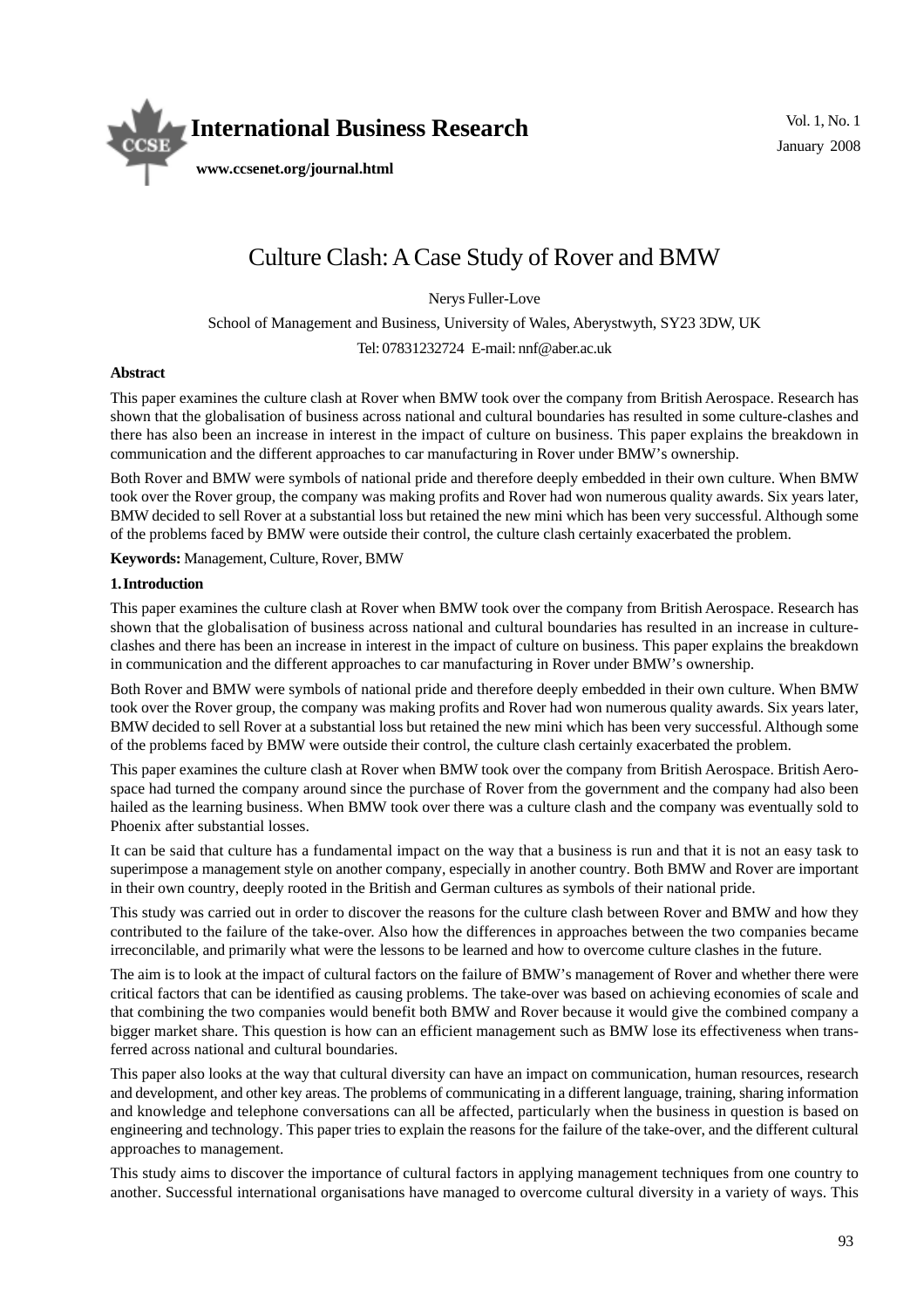paper looks at the way in which Rover managed to turn itself around by re-inventing itself as a learning organisation and how that contributed to the culture clash with BMW.

# **2. Corporate Culture**

The globalisation of business across national and cultural boundaries will result in an increase in culture-clashes. Frey-Ridgway (1997) notes that differences in management style and organisational behaviour can often be traced back to cultural influences. There has been an increase in interest in the impact of culture on business (Hofstede, 1993, Trompenaars, 1995). Hofstede (1993) notes that management practices differ throughout the world and may deviate considerably from the American model.

Culture shapes people's sense of identity and affects their behaviour and differences in management style and organisational can be traced back to cultural diversity (Frey-Ridgway, 1997). Culture can have an underlying impact on management, and can shape identity, attitudes and behaviour.

Hofstede (1993) outlines the dimensions of culture as power distance, individualism, masculinity and uncertainty. All societies are unequal but some are more equal than others. Power distance can be defined as the degree of inequality among people, from relatively equal which can be described as a small power distance, to extremely unequal i.e. large power distance. Individualism is the degree to which people act as individuals rather than as groups and the opposite of individualism is collectivism. The third dimension is masculinity and its opposite is femininity. This is the degree to which masculine traits such as assertiveness, performance, success and competition prevail over the more feminine values such as quality of life, personal relationships, care for the weak and solidarity, which are associated with women's roles in society. The fourth dimension, uncertainty avoidance, can be defined as the degree to which people prefer structured rather than unstructured situations. Structured situations are those where there are clear rules about behaviour which may be unwritten and imposed by tradition. A society with strong uncertainty avoidance can be called rigid and one with a low uncertainty avoidance, flexible.

In Germany an engineering qualification is highly valued and the traditional role into top management has been from an engineering apprenticeship. German workers generally do not therefore need a manager to motivate them, but an engineer to assign them their tasks and to be technically competent. Management in the US is generally highly individualistic and short-term oriented whereas in Germany it is less individualistic (Hofstede, 1993). Also organisations in Germany represent a more structured model as opposed to the organisation as a 'market' in the US management model. This paper illustrates the cultural clashes that appeared when BMW took over Rover and tried to impose the German management culture on a company that has turned itself around from losses into profitability through encouraging learning.

This paper examines how national culture in Germany and the UK affected corporate culture in Rover and BMW and the failure to understand the differences in both national and corporate culture contributed to the problems with BMW's takeover of the Rover Group.

# **3. Cultural Diversity in Business**

What is culture in a management context? Schein (1985) defines culture as the way in which a group of people solves problems. According to Hofstede (1993),

'Culture is the collective programming of the mind which distinguishes one group or category from another'.

According to Trompenaars (1993) culture comes in layers 'like an onion' and that to understand it you have to look at the different layers. An organisation may look very similar from the outside with similar functions and hierarchical structures etc. but underneath, there may be a fundamental difference in culture. This was certainly the case with Rover and BMW. On the surface, they were both car manufacturers with similar functions and hierarchies but with fundamentally different management cultures.

Cultures also have different levels and can be separated into national, corporate and professional. National culture is French or German, for example. Corporate culture is at the organisational level and people will have professional cultures.

Despite the superficial similarities in organisations there will be different approaches and understanding for people from different cultures. Although culture affects all aspects of the organisational culture, management processes and attitudes often fail to take these into account. An example of this was EuroDisney where initially the French staff failed to accept the American culture that was being imposed on them.

The layers of culture start with explicit products such as buildings, language, food, dress etc. The middle layer is the norms and values of the culture. Norms can include legal and social frameworks, politics and religion. The core of the onion is the basic assumptions of how people live their out lives, often based on historical and geographical factors. As people have developed in different geographical conditions, for example, they have evolved a different way of surviving.

According to Geertz (1973) culture is the means by which people communicate and develop their knowledge. However, even within different cultures there are differences but often it is the differences rather than the similarities which are noticed and these often lead to stereotypes which exaggerate and caricaturises cultural differences.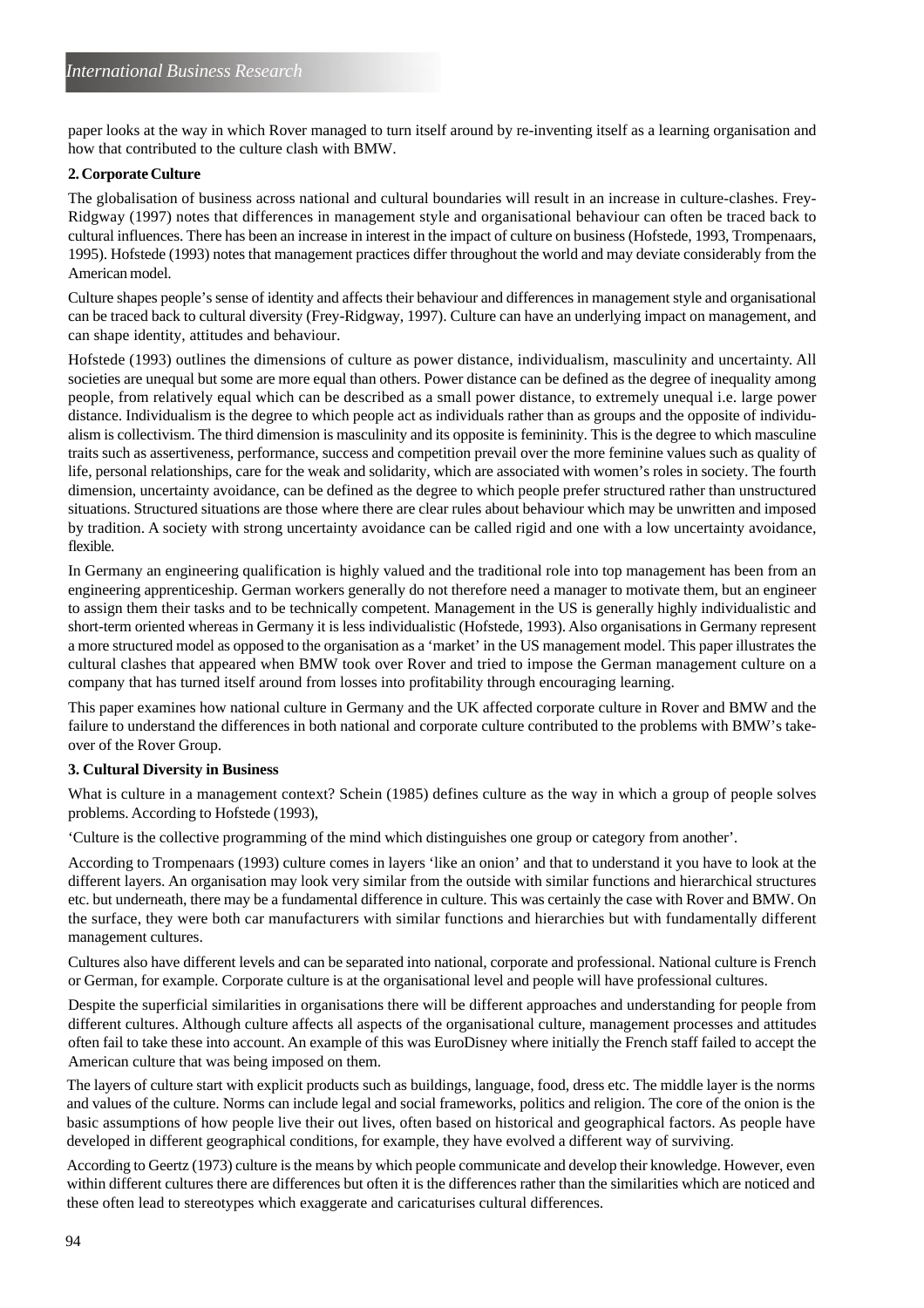

Figure 1. Layers of culture

# (Adapted from Trompenaars, 1993)

Language is a clear illustration of cultural differences and other non-verbal forms of greeting and touching can be different in different cultures. German culture relies on formal structures and any changes have to be formalised than agreed as in British organisational culture (Hampden-Turner, 1991). These differences in culture between the British and German national and management cultures, as well as a different language, caused some fundamental problems for BMW when they decided to take over the Rover group. The next section looks at the learning organisation culture, which was developed in the Rover Group prior to the take-over.

# **4. Background**

In the late 1980's losses at the Rover group were £100 million a year, quality was low and employee morale was getting lower. By 1996, the situation had been turned around. The company was making profits, international sales had doubled and Rover had won numerous quality awards. The new Range Rover and the Rover 600 were selling well. By 1994 profits were £56 million a year. Both top management and employees attributed the turnaround to Rover's learning organisation initiatives.

The Rover Learning Business (RLB) was created as a company within a company in 1990. Graham Day stated that the company had to learn if it was to compete globally. The RLB was to provide a new culture for Rover, a learning culture and this was to transform the company from its previous 'resistant to change' culture into a fast learning 'success through people' culture (Taylor, 1997).

When BMW purchased Rover there were concerns that the last British volume car manufacturer was to be sold. Rover was the largest single employer in the West Midlands with 33,000 employees, of whom 22,000 were employed in Solihull and Longbridge.

The advantages for BMW were seen as the ability to enter new market segments and increase its share of the European car market considerably. BMW also acquired expertise in small front-wheel drive vehicles and the cars could be sold under the Rover name, avoiding the dilution of the BMW brand image (Miller, 1994). BMW wanted to gain four-wheel drive capability as it was one of the fastest growing segments of the market. Range Rover, a strong brand name in the luxury end of the market, would be sold through BMW's networks. The advantages for Rover included investment in technology and engineering.

# **5. Research Method**

The case method was chosen for this study as it provides the opportunity to gain an in-depth understanding of the impact of cultural diversity facing the management of BMW following its take-over of Rover. Yin (1994) states that the single case study can be used to observe and analyse in greater depth than would be possible with any other method. In addition, given the fact that Rover was the only remaining British mass car manufacturer prior to the take-over, and that BMW was German, the circumstances were therefore unique. Extensive interviews were conducted with one of the founders of the Rover Learning Business. A lifelong Rover employee, he saw at first hand the many changes that Rover went through, particularly the take-overs by BAe and BMW.

# **6. Rover**

Rover made its first car in 1904 and then became part of British Motor Holdings. British Motor Holdings and Leyland merged in 1968 to become British Leyland, which included Austin, Jaguar, Land Rover, Morris, Triumph and Wolseley as well as Rover. By 1973 the successful Leyland Truck division was supporting the losses in the car division. In 1975 the government nationalised British Leyland. British Leyland continued to make losses and Margaret Thatcher brought in Graham Day. Day sorted out the production problems and moved Rover upmarket with Honda's support. The truck division was sold to DAF and the buses to Volvo, the spare parts to Unipart to a financial group and Rover to BAE. The successful alliance with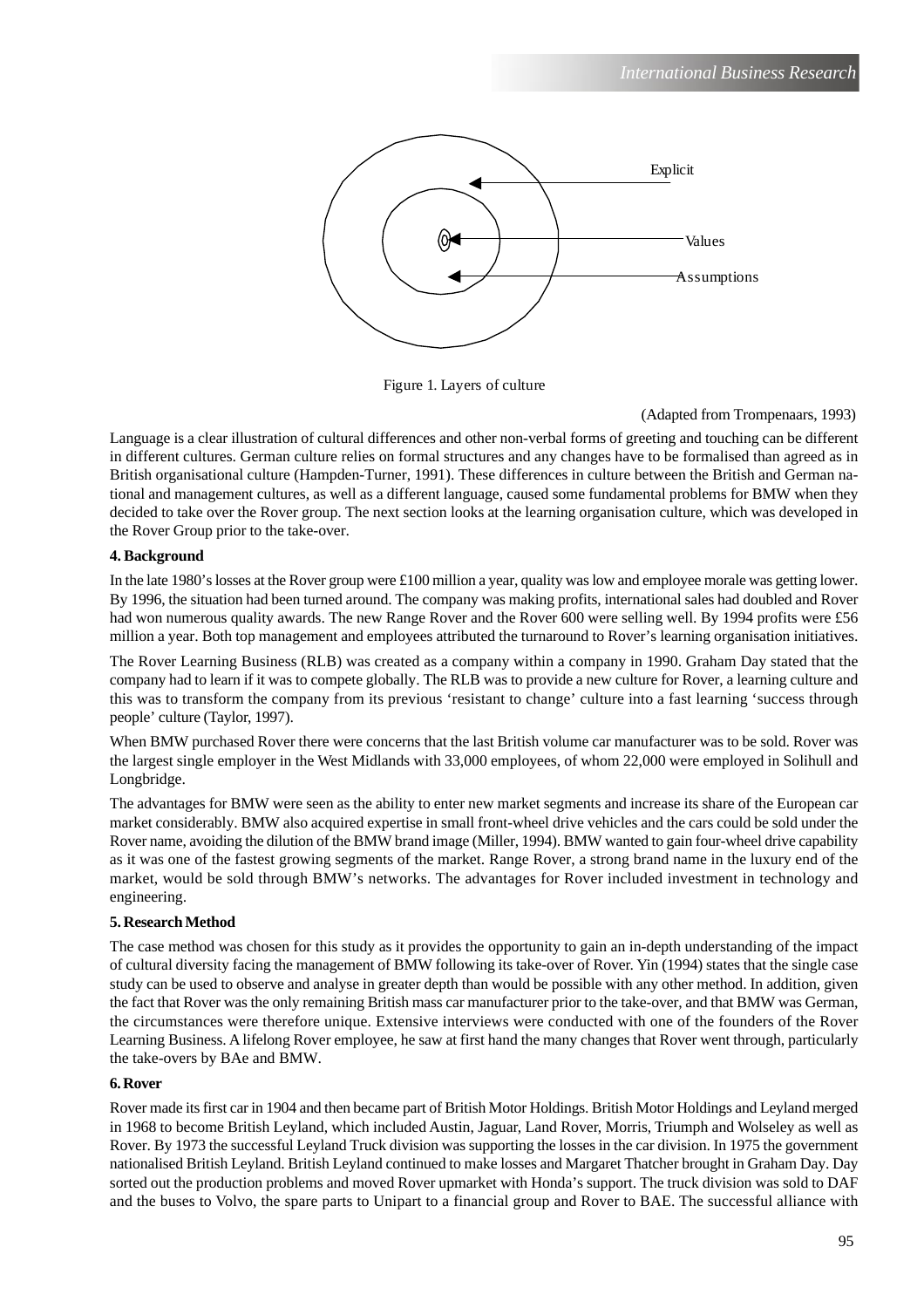Honda meant that Rover increased sales by 15% in the early 1990's. This was partly due to the success of Land Rover as the four-wheel drive market grew. The Rover 400, 600 and 800 were basically Honda's and the strategic alliance between Rover and Honda was very successful.

Rover and Honda signed a licensing agreement in 1978 and in 1988 British Aerospace bought the Rover Group in 1988. British Aerospace agreed not to sell Rover until 1993. The recession in the early 1990's affected Rover and they reported losses of £8 million in February 1992 including a £45 million write-off as a result of withdrawing from the US market (Potter, 1995). In 1992, George Simpson, the MD of Rover started a major re-structuring of the business based on Japanese HRM principles which included a 'jobs for life' guarantee. Honda's 20% involvement helped it move up-market but it was considered too small to operate as an independent manufacturer. By 1993 the alliance with Honda had led to an improvement in quality and Honda was able to sell the Discovery as the Honda Crossroad in Japan.

In 1989 Rover's George Simpson declared a new vision for the Rover group 'to become internationally renowned for extraordinary customer satisfaction'. The company had been operating for decades previously without a vision and this one surprisingly had nothing to do with cars. The vision had been prepared after a long consultation process involving hundreds of people. A two-day workshop was organised to decide how to deliver this vision and four objectives were articulated as part of this vision. The objectives were as follows:

(1) Quality. To be in the first three of league tables of European manufacturers, in a quality league in each product sector e. g. small cars.

(2) Exports. To become internally renowned and sell 50% of vehicles abroad.

(3) Costs. To reduce costs by 30%. If costs could be reduced by 30% when the company would make bigger profits.

(4) Image and Reputation. Rover wanted to change the market niche from the one they were in and go up-market to compete with Saab and Volvo.

At this event, fourteen project teams were put together to achieve these objectives.

'These objectives were considered so ambitious that the majority of people thought we would never do it.'

Each project team was linked to a strategic initiative and was led by a main board director. Each director assembled their or her own project team. The idea was that progress would be achieved through people and that people were the key to achieving these objectives.

The idea was to develop the Rover Learning Business as a business within a business, to develop the learning culture. The idea started from 3 people and was to be applied to 40,000. By 1997, the Rover Group was acknowledged as a leader in the field and given an award for the best learning business. The name of the project was changed from Progress Though People to Success Through People at the board meeting in November 1989. This strategic initiative was the first to go public. Graham Day was the Chairman of the Rover Group in 1989.

One of the keys to the success of the Rover Learning Group was that all the employees had two employers, Rover and the Rover Learning Group. The Rover Learning Group was a business within the business, a subsidiary for motivating and implementing the learning culture. Initially, only three people were involved in the idea and the concept had to be rolled out to 40,000. The whole process took approximately nine months.

Another key factor was the involvement of key people. The Rover Learning Group was approved at the Rover main board in November 1989. The title of the project was 'Success Through People'. The previous board issue had been the poor quality of Range Rover in the USA, which had necessitated a lot of rectification work. The Board members were not in a mood to consider new projects but there was agreement in principle to the idea. All the main board members were invited to be on the executive operating committee to build the infrastructure within the company. Key managers such as the manufacturing director at Longbridge and the Managing Director of the parts division were involved in the project.

The support of Sir Graham Day, the chairman of the Rover Group, was also crucial to the success of the project. When Day launched the scheme in a speech to the city in March 1990 he introduced the project by stating what he had found when he came to the UK on the state of training in the UK and what Rover was going to do. Day also agreed to chair the Rover Learning Group. This was considered very important to the credibility of the Rover Learning Group. As one person said,

'As soon as he said yes, everyone in the company knew this was important because Graham Day does not back losers'.

The Rover Learning Business was credited with the change from the situation when British Aerospace bought Rover in 1988 for £150 million to six years later when BMW bought Rover for £800 million. In addition, BMW also took on Rover's debts. In 1988 no one else made an offer for Rover and the government offered 'sweeteners' to BAe to take over the company. Six years later, several companies were interested in Rover and BMW brought the company in a take-over which took everyone by surprise, including Honda, Rover's partner.

The reason for the turnaround in the company's fortunes in the six years during BAe's ownership was achieving change through people. Rover could not afford to invest in new technology so the only thing they could invest in was the people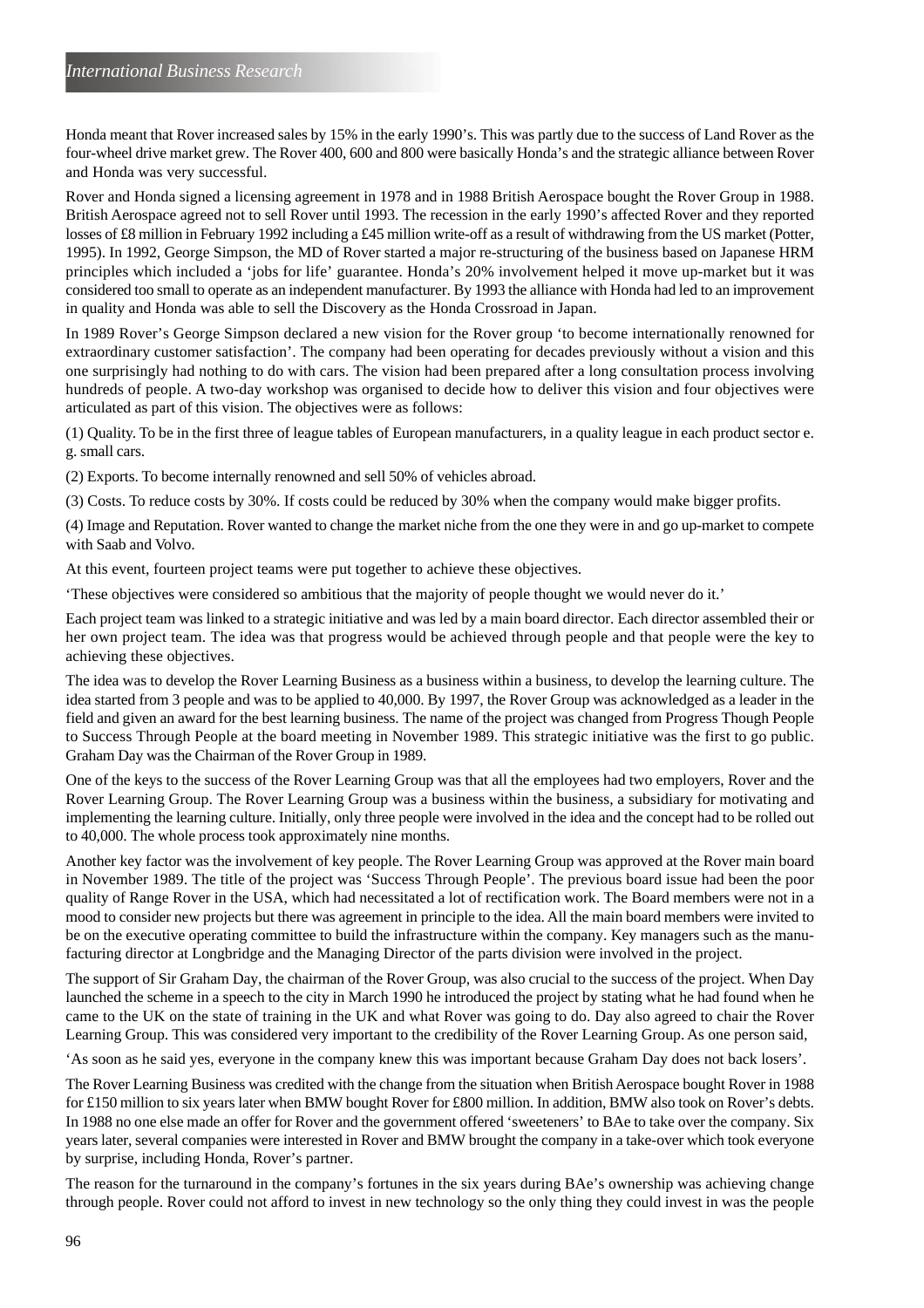who worked for the company.

'The only thing we could invest in was the people because we did not have enough to invest in anything else'.

The company started making a profit after many years of making substantial losses. Very little was invested in systems or capital equipment. The main investment was in people's time. The Rover Learning Business was the focal point of this investment.

#### **7. Rover Learning Business**

Learning organisations focus on learning, which challenges existing values, procedures and knowledge to develop a new organisational model. According to Henderson (1997), the problem with organisational learning is that it focuses on overcoming learning obstacles. However, if learning obstacles were overcome, managers would be inundated with the latest management techniques and would therefore become less efficient.

What is a learning organisation? A learning organisation is one that improves performance through learning, invests in education and training and encourages people to fulfil their potential (Taylor, 1997). Other characteristics of a learning organisation include the communication of its vision for the future, and encouraging its employees to improve quality and continuous innovation.

*'If the company seeks to survive and prosper, it must learn'* (Graham Day, Chairman, Rover Group).

It was recognised that the key to achieving Rover's four strategic objectives was through the people who worked for Rover. The success of the RLB was that it changed the culture within Rover. Profits and turnover per person increased and warranty costs were reduced. Rover became acknowledged as a world leader in organisational learning and received several awards. This expertise was recognised by other countries and organisations and representatives from RLB went all over the world to help them create a learning culture so that they could implement change.

The board members of the Rover Learning Business were all influential people. The included Sir Graham Day, the Chairman of the Rover group, Baroness Blackstone, Principal of Birkbeck College and Minister for Lifelong Learning, the Hon. Sarah Morrison, main board member of GEC, George Bain, the principal of the London Business School, Professor Charles Bahn, City University, New York, Professor Peter Toyne, Vice Chancellor of Liverpool John Moores University and Derek Gladwin, now Lord Gladwin, a senior union official.

The Rover Learning Business was linked to the quality strategy. This was outlined on one sheet of A3 paper, which included the vision, business objectives, and accountability for the Quality Strategy including the nine main business processes. The nine business processes were chosen as the ones that would add the most value for achieving the business objectives. Included in the nine business processes was one on Corporate Learning. Each of the nine business processes was identified as either a primary driver or a related driver to the four business objectives. Corporate Learning was one of three business processes that was a primary driver to all the business objectives.

The definition of Corporate Learning used by Rover was 'the process by which growth is managed through people who want or need to learn'. The vision for Corporate Learning was to become the 'world best learning company' by the end of 1995. Actions for individuals included £100 for any employee to learn about the subject of their own choice, which was nonvocational. This was known as REAL - Rover Employee Assisted Learning. Each employee also had their own personal development plan agreed with his or her line manager. Employees were also encouraged to use their own preferred learning style and to keep an annual learning diary. The idea was that everyone would learn in an environment conducive to learning and on subjects which would improve the performance of the business.

The purpose of the Rover Learning Business was to create an environment for continuous learning and have a leadership role for the corporate learning process within the Rover Group's quality strategy. The Rover Learning Business fulfilled this role in Rover until the BMW take-over.

Improving quality was essential for Rover and the principles of corporate learning were based on those of Total Quality Management including the following:

(1) Continuous improvement

(2) Management led

(3) Everyone responsible for quality

(4) Company-wide

(5) Cost of Quality ( Source: Taylor, 1997)

One of the fundamental aspects of the Corporate Learning initiative was that the top management were meant to be fully involved. Each of the Rover Group members was to participate in the Rover Learning Business. The Rover Learning Business was based on simple procedures and a lack of bureaucracy. The underlying philosophy of Rover Learning was 'success through people'. Employees were encouraged to take responsibility for their own learning and development. Each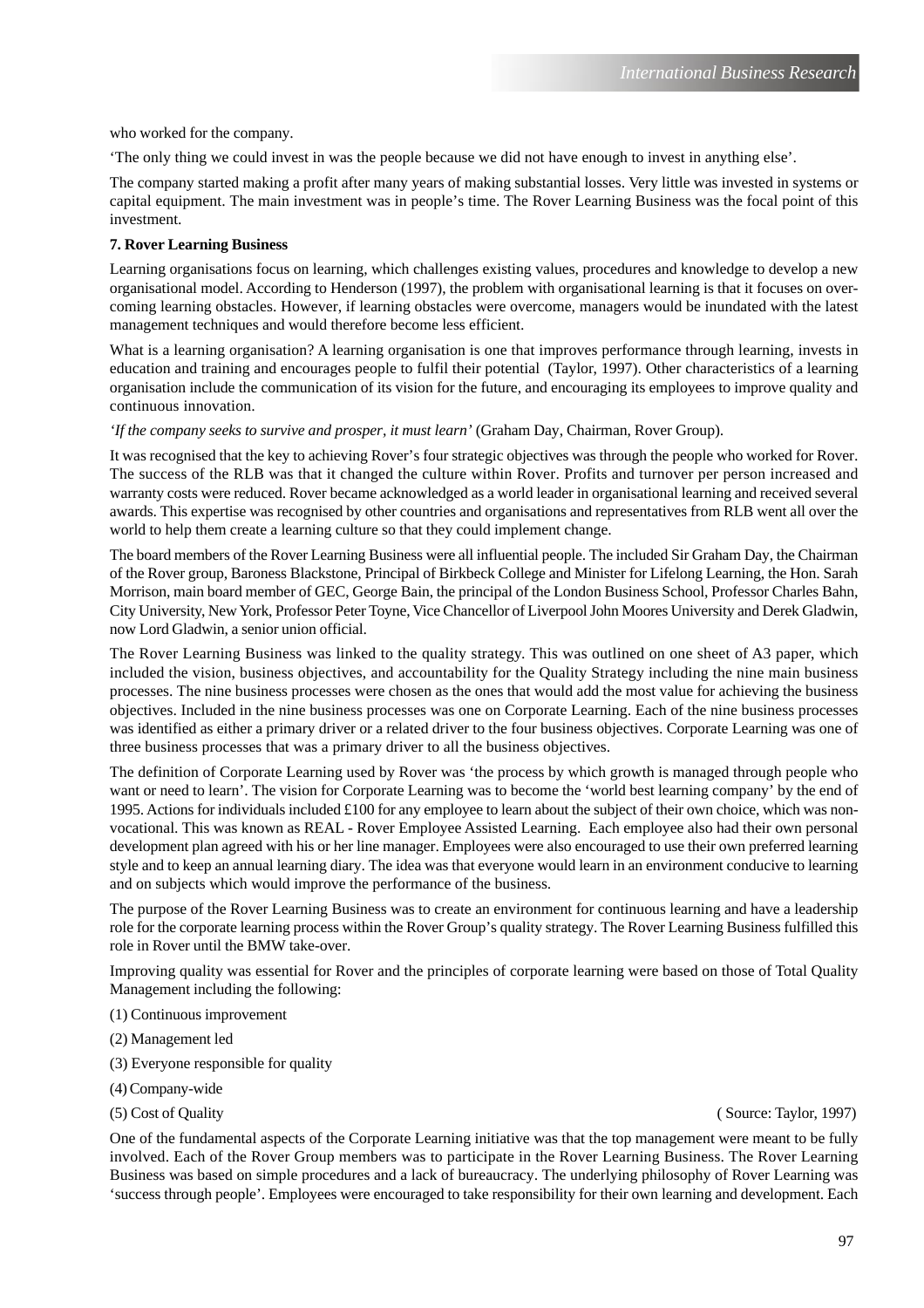Rover site was fitted with open learning facilities, which were open to all employees. The change in emphasis from the late 1980's and early 1990's was from a 'training' culture to a 'learning' culture (Taylor, 1997). RLB's mission was to create a culture of 'continuous learning' within Rover in order to achieve its business objectives. The training departments were renamed the training and development departments and Rover was awarded the title 'world learning organisation' in Canada in 1997.

# **8. BMW and Rover**

BMW was still profitable in the early 1990's but like Rover, it was too small and the company needed to expand its range to compete with the larger manufacturers. BMW was particularly interested in Land Rover, and Rover's four wheel-drive capability. Honda had the first option to buy the remaining equity in Rover. In 1994, BMW made an offer to buy Rover for £800 million and take on a £900 million in net debt and off balance sheet finance. Honda was offered 51% of Rover but refused and subsequently the managers were very upset about the BMW deal. BAe had put its shareholders first but Honda felt that their trust had been betrayed (Potter, 1995). Pischetsreider, the Chairman of BMW, wanted to turn Rover into a strong and exclusive brand like BMW.

In the 1990's Rover had a strong brand image as 'the ultimate driving machine' and BMW was the car of the yuppies in the 1980's (HBS, 1993). The brand was promoted as a performance car at a reasonable price that retained its value and second hand car prices were maintained. BMW emphasised quality and performance in its advertisements and offered a range of models and prices in terms of prestige and size. BMW cars were sold on the basis of the engineering. BMW exported most of its cars and exports rose from 70% of sales in 1995 to 80% in 1997 (Potter, 1998).

After the acquisition of Rover, BMW planned an investment of £500 million per year in the UK in order to counteract the decades of low investment in plant and machinery (Potter, 1998). By October 1996 all key management and marketing positions within Rover were filled with BMW personnel. BMW also planned to rationalise the operational aspects of BMW and to merge the supplier networks and engineering activities whilst at the same time increasing Rover sales to 800 cars per annum. The idea was to combine BMW's high technology approach to car manufacturing to Rover's appeal for lifestyle. In 1996 Rover launched the Freelander, the new small Land Rover. BMW also announced plans to invest £400 million in a new engine plant in the UK. In 1996, Rover exported 50% of sales but made losses of £100 million.

John Towers was the Managing Director of Rover after the BMW take-over, Bert Pischetsreider was the Chairman of BMW and Rover. He wanted the company to work together and to learn from each other. BMW had six main committees to organise the company. None of the six committees were on people. They were on things such as purchasing and engineering. Bert Pischetsreider tried to impose a different culture on Rover. John Towers wanted to introduce BMW to Rover Learning. Bert Pischetsreider only visited Rover once a month but John Towers took him to the Rover Learning Business to meet the board members.

After eighteen months Bert Pischetsreider stepped down as Chairman and Wolfgang Reisler, the second in command at BMW, was appointed Chairman. John Towers left Rover but he remained Chairman of Rover Learning Business until 1996. BMW appointed Walter Hasselkiss as Chief Executive. By 1997, when Hasslekiss took over, the pound had started to rise against other currencies and this posed a serious problem for Rover's exports. The customer base by now was 60% international. BMW also intended to invest heavily in engineering and the pound's strength meant that this investment would become more expensive for BMW.

By 1997 the high value of sterling was beginning to cause serious problems for BMW and the Rover could not make a profit. BMW's board started to get concerned and started calling Rover, 'the English patient'. Several of the Rover senior managers, including Pieschreider, Reisler and Hasselkiss were sacked. BMW were looking for scapegoats.

By now the culture at Rover was changing rapidly. From a hands-off management style, BMW had taken control of every decision and the company was being managed from Munich. BMW applied German management practices to Rover and insisted on total control, discipline and all instructions had to be followed to the letter.

#### *'The culture went from hands-off to down your throat.'*

One of the casualties was the Rover Learning Business, which was disbanded as a department in 1997. Rover was by this time winning awards for being a learning organisation but the losses were mounting for BMW. Joachim Miller was appointed Chairman and Chief Executive and the decision was made in to sell the company. BMW lost £3 billion and sold the company for £1.8 million, keeping the mini and the new mini.

# **9. Implications**

One of the problems with German management is that HRM management has a low status (Radlesome, 2000) whereas engineering qualifications are highly regarded. The Rover approach was rooted in the Total Quality Management techniques adopted by the Japanese. Car manufacturers in Japan had adopted the TQM techniques since the 1940's and had used them to improve the quality of their cars and their management. Rover had had links with Honda and this may have reinforced the TQM approach.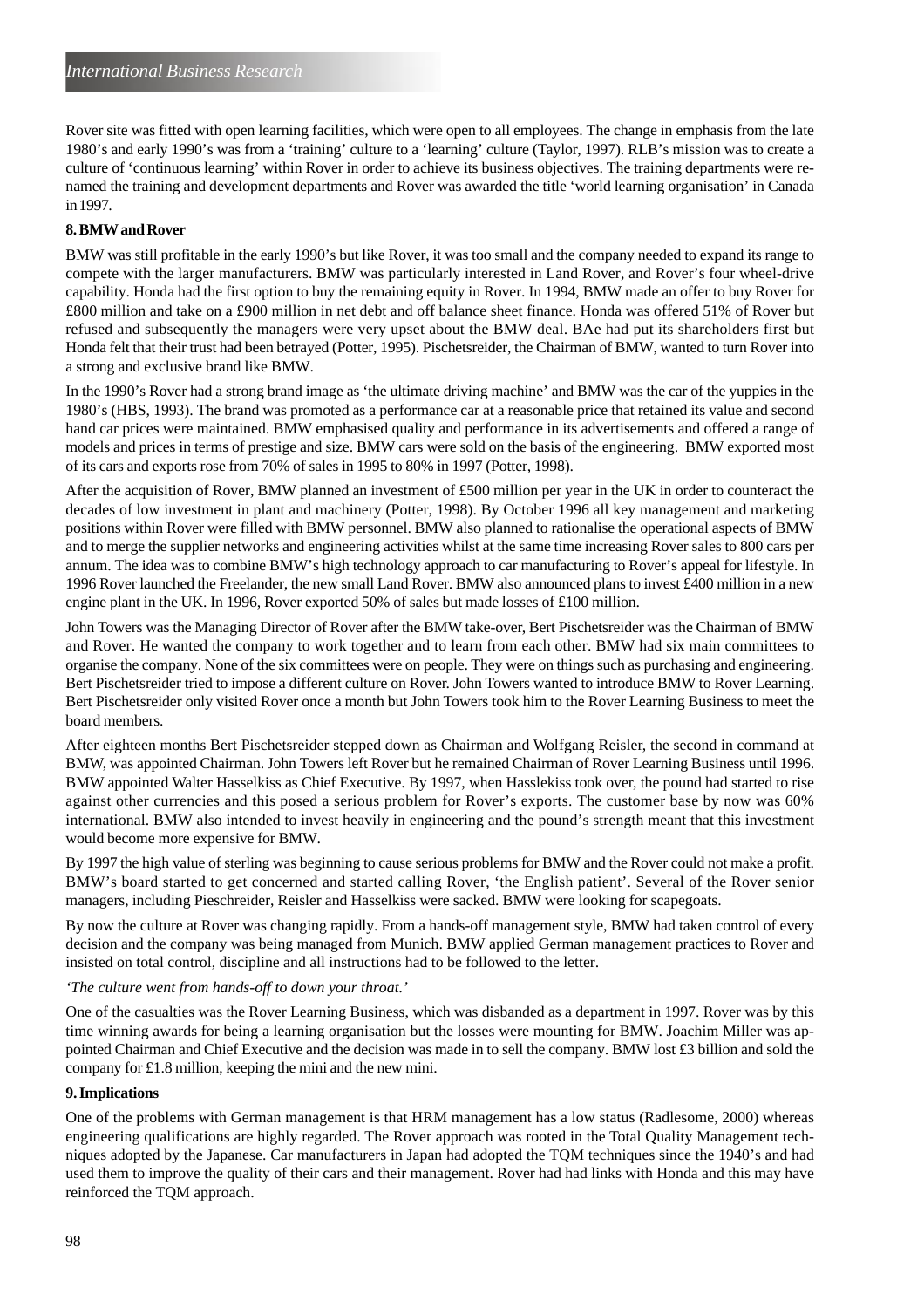Take-overs of companies in other countries can be risky as in the case of Marks and Spencer's take-over of Brooks Brothers in the US. BMW's take-over of Rover was ambitious. On the surface, both companies were car manufacturers and there were obvious economies of scale. However, both companies were deeply rooted in their own national culture and the cars were a source of national pride.

BMW's take-over of Rover failed for a number of reasons. However, cultural factors did play an important part in this failure. The German management culture is precise and regulated whereas British management culture is less formal. Although both firms were car manufacturers, this only emphasised the difference as engineering has a high status in Germany and an engineering qualification is highly valued.

Traditionally, Rover would have been closer to BMW on Hofstede's cultural dimensions, particularly masculinity and uncertainty avoidance. Given that Anglo-Saxon culture originally came from Northern Europe and that Rover's roots were in engineering, the scale of the culture clash was probably unexpected. The development of the learning culture at Rover, however, was more feminine and unstructured which is closer to the Japanese management culture that the traditional engineering culture which prevailed at Rover before the link with Honda. It is clear that the links with Honda had a deeper effect on the culture than was apparent. The question is whether BMW's approach would have been different if they had known this. It is possible that a deeper understanding of the national and management culture at Rover would have helped BMW.

It can be concluded from this study that cultural differences, both national and managerial, can have a considerable impact on the success or failure of mergers and take-overs in different countries. International businesses such as HSBC recognise cultural diversity whereas others apparently ignore them although organisations such as McDonalds have local managers who are encouraged to join local business networks. Recognising cultural diversity is important, not only on a social level, but also in business.

#### **10. Conclusion**

By May 2000, Rover was in crisis. The Quandt family had decided that they could no longer sustain losses at Rover and decided the put the company up for sale. The initial buyer was Alchemy but Alchemy was viewed as an asset stripper and there were concerns that there would be severe job losses. A consortium led by Rover's former chief executive, John Towers, Phoenix, bought the company. The unions favoured the Phoenix bid because it planned to retain mass production, and although sales initially increased due to discounts and support for Rover, it failed to make a profit and went into receivership in 2005.

BMW had decided to withdraw from Rover and to concentrate on the new mini. The strategy of concentrating on the one model appears to be working with sales doing well, although there were initial losses. BMW decided to build a new manufacturing plant and start from scratch rather than build at Longbridge and face the same problems as before. This was expensive but now BMW but the new mini has been a success. BMW's current strategy is to grow from within rather than by acquisition.

Although some of the problems faced by BMW were outside their control, in particular the strong pound, the culture clash certainly exacerbated the problem. Rover had turned the company around by investing and empowering its employees. BMW's approach was to invest in the engineering side of the business and resume total control. The overall effect was to increase losses at Rover to a level that BMW could not sustain and Rover had to be sold. BMW managed to survive the losses from the Rover take-over and turn itself around by developing new models. It is clear that cultural factors can make it difficult to impose a management style on another company, especially when it is in a different country with a different language. Taking cultural factors into account is essential if such ventures are to succeed.

#### **References**

Berkeley, N., Donnelly, T., Morris, D. & Donnelly, M. (2005). Industrial Restructuring and the State; the Case of MG Rover', *Local Economy*, Vol. 20, No. 4, pp. 360-371.

Frey-Ridgway, S. (1997). The cultural dimension of international business', *Collection Building,* Vol. 16, No.1 pp.12-23.

Geertz, C.(1973). *The Interpretation of Cultures*, Basic Books, New York.

Hampden-Turner, C. ( 1991). *Corporate Culture*, the Economist Books, London.

Harvard Business School. (1993). *BMW: The Ultimate Driving Machine Seeks to De-Yuppify Itself*, Case Study 9-593-046, Harvard Business School.

Henderson, S. (1997). Black swans don't fly double loops: the limits of the learning organisation? *The Learning Organisation,* Vol. 4, No. 3, pp.99-105.

Hofstede, G. (1993). Cultural constraints in management theories, *Academy of Management Executive*, Vol.7, No.1, pp.81-94. Miller, P. (1994). BMW – *British Aerospace: The Rover Deal*, IESE, Barcelona.